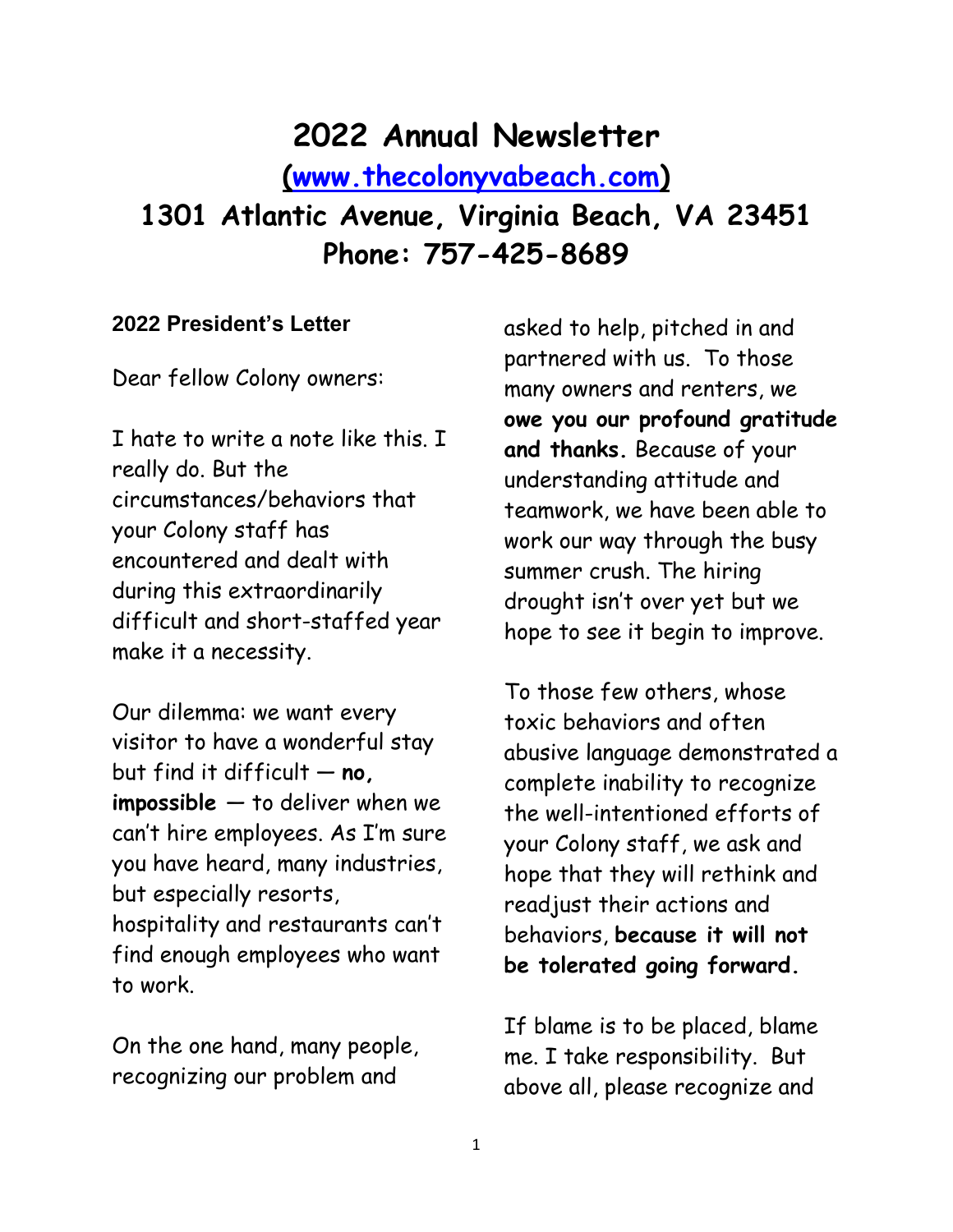acknowledge that, without the tenacity, dedication and grit of your General Manager, Monique Roberts, there would not have been a 2021 season at the Colony.

We always try our best but please forgive us our shortcomings.

Respectfully submitted, Dick Denecker President of the Board

The Board made the decision earlier this year to halt all "make-up weeks" until we have a housekeeping staff in place. We stopped them in 2021 hoping to restart them in 2022 but will remain HALTED GOING INTO 2022 as it has become impossible for the three staff members (which includes the general manager) to continue doing the job of 20+ people on any given Saturday and keep up with all of the office duties that are required. Our manager has had no choice but to prioritize getting the building cleaned, laundry washed, prepped, bagged and ready for each Saturday to avoid vacations being ruined or cancelled. Until the staffing shortage improves (or whatever you want to call this post-covid no employees available or choose to not be employed situation we are dealing with), the following procedures must be changed GOING INTO this 2022 season:

Just to make it crystal clear on what was required to make this 2021 season happen – the 3 staff members were cleaning all early check outs starting Friday, depending when they checked out, through Friday night till 2 AM, sometimes all night and all day on Saturday till 11 PM and even later.

The Colony has not been able to fill all of the positions here with quality people that you can depend on. It is like nothing we have **"ever experienced**" in over 21 years current management has been here. A lot of it has to do with the extra \$600.00 initially being paid to everyone that was collecting unemployment as they were/are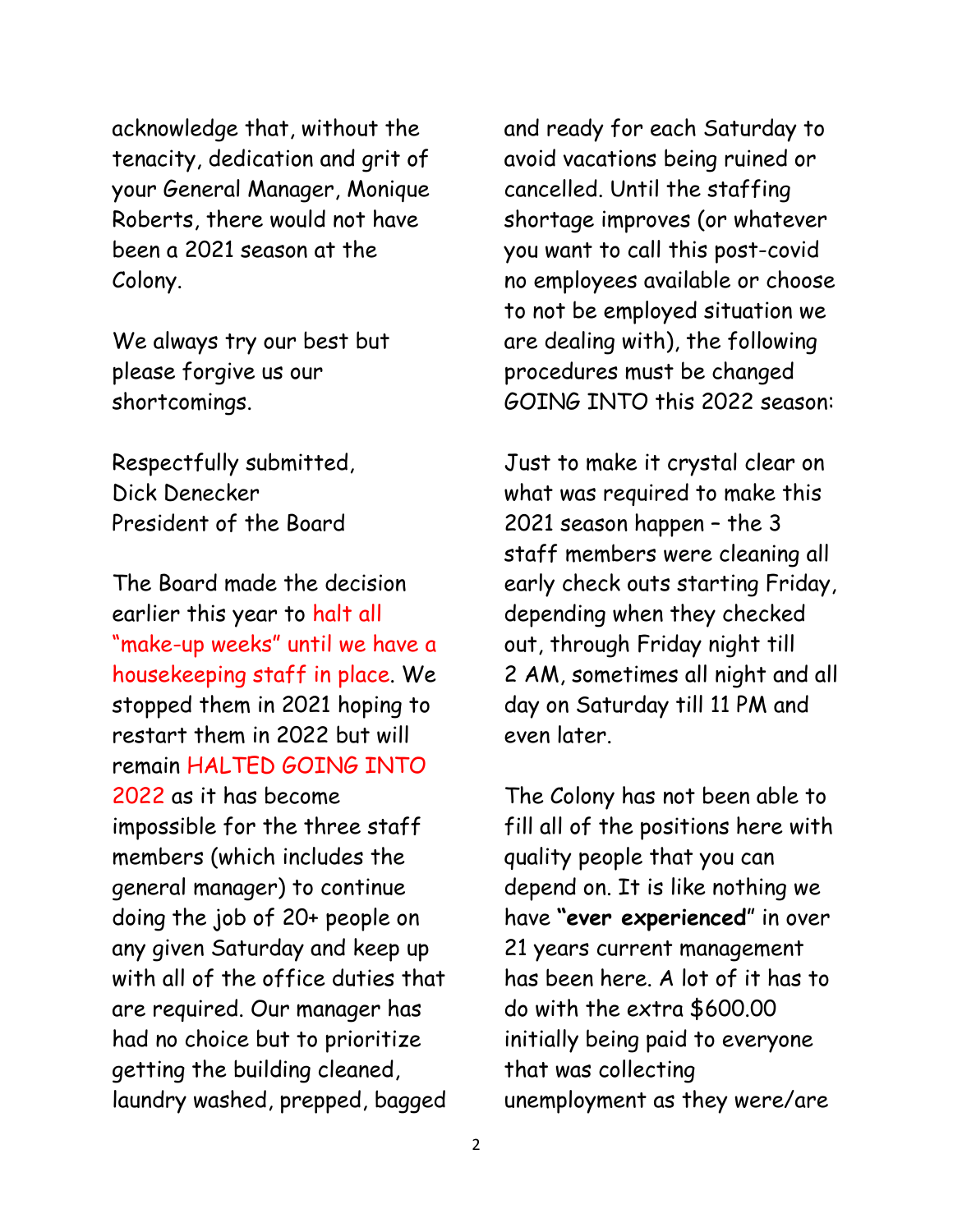making more than if they were actually working. That alone has made it impossible to compete with. Now there is a  $4<sup>th</sup>$  stimulus check that is supposed to be going out. Although they stopped the extra \$600.00 in extra payments, they have implemented different new programs in cities across Virginia and most states that the unemployed can now qualify for programs such as water, rent and electricity paid/subsidized for those who are still drawing unemployment. This is not helping the staffing situation as they still are better off financially by not working.

We are also experiencing issues with scheduling work with outside contractors as they all seem to be backed up for weeks due to being short-staffed for the same reasons we are. Then there is the "2021 SHORTAGES OF EVERYTHING" issues.

We will continue to be positive and keep the mindset "this too shall pass".

Now that we are at the end of 2021 and the staffing shortage issue has not gotten any better, there are some hard decisions that have to be made concerning "What Normally Has Been The Standard & What is expected from all of us when coming for our weekly vacations."

#### *Pulled from the headlines:*

*Half of small business owners (50%) say it's gotten harder to find qualified people to hire compared to a year ago and still even with considerable pay hikes cannot fill these positions!!*

*INSIDER transportation Denver's airport held a job fair to plug its huge labor shortage. An Exec said he'd hoped 5,000 people would come – but only 100 showed up!!*

*Yahoo! Received no applications for an assistant manager despite raising the salary to \$70K a year-*

*Restaurants raising pay rates to \$20 hourly for dishwasher – still cannot fill the position –*

*You know things are bad when In July 2021, Hilton Hotels announced that in the U.S., it will cut its daily housekeeping services and will no longer offer food room service, or valet parking in a lot of its locationsit will clean every 5th day*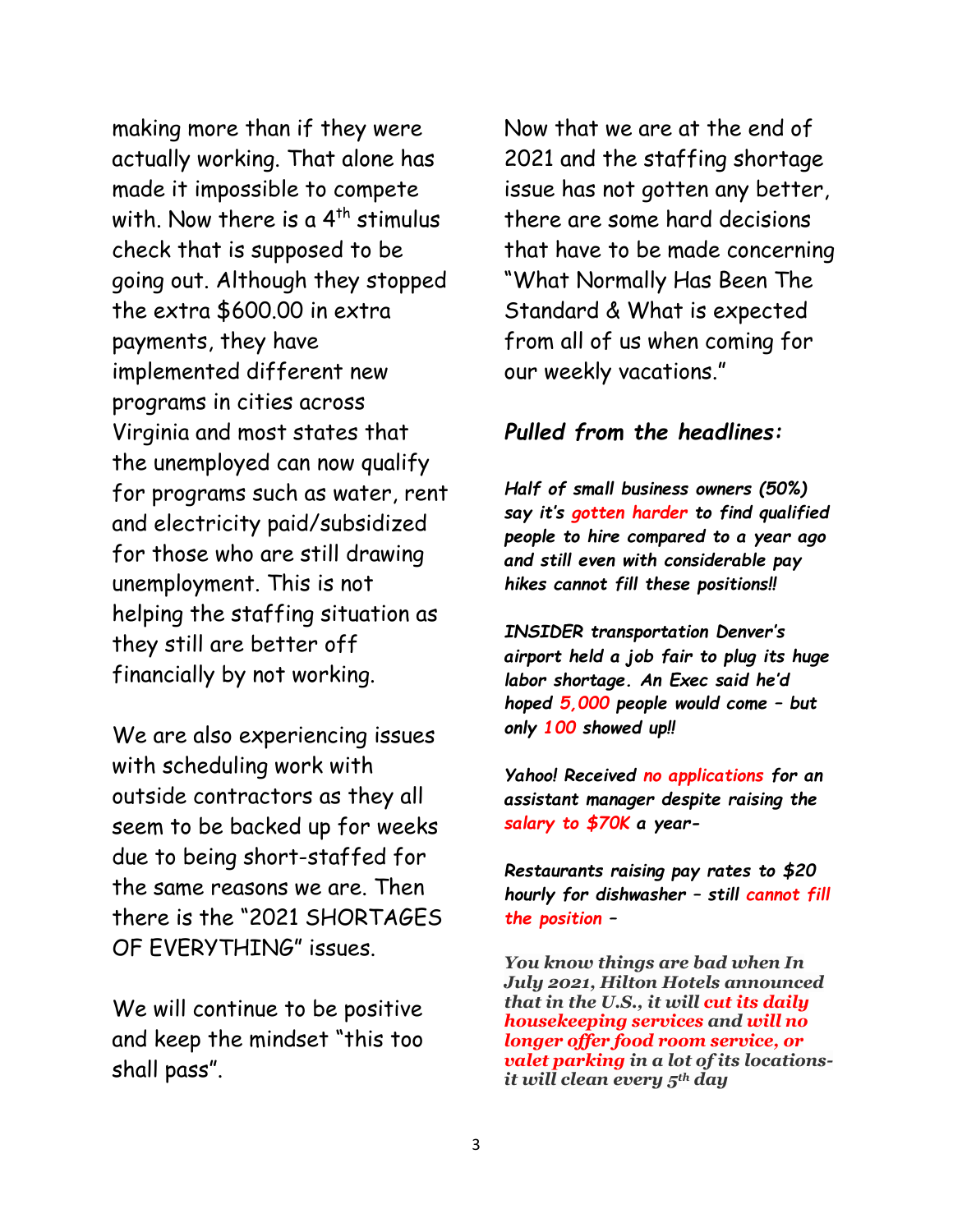*automatically "IF" enough staff is available-*

### **Chew on this pulled from the headlines-**

*The New York Times reported this past weekend on the fallout from Price's announcement. On the plus side for the company, dozens of progressive-minded businesses became clients following the big announcement of the \$70,000 minimum wage.*

This last snippet from The New York Times article is **not even realistic** for any business – except for them, I guess if they actually did this.

After reading those snippets taken from the headlines, we will NOW HAVE TO DEAL WITH REALITY & what changes we will have to make for the upcoming 2022 season – none of which are easy.

We ask you to expect less and do more!

# **New Procedure on how Towels & Linens will be handled in 2022-**

With the current staffing difficulties (specifically housekeeping) we simply do not have the man-power to collect, wash, fold, bag, prep and restock each unit in the entire building.

We are requiring that you bring your own towels and sheets and only if you do not have a full or king set at your house then maybe use a set from the closet as you would not have to take the time to wash, dry, fold and restock the linen closets before checking out BY 10AM on Saturday.

If you choose to not bring them please be aware that anything used from the linen closet will be YOUR sole responsibility to make sure that everything has been restocked, washed, folded and put back.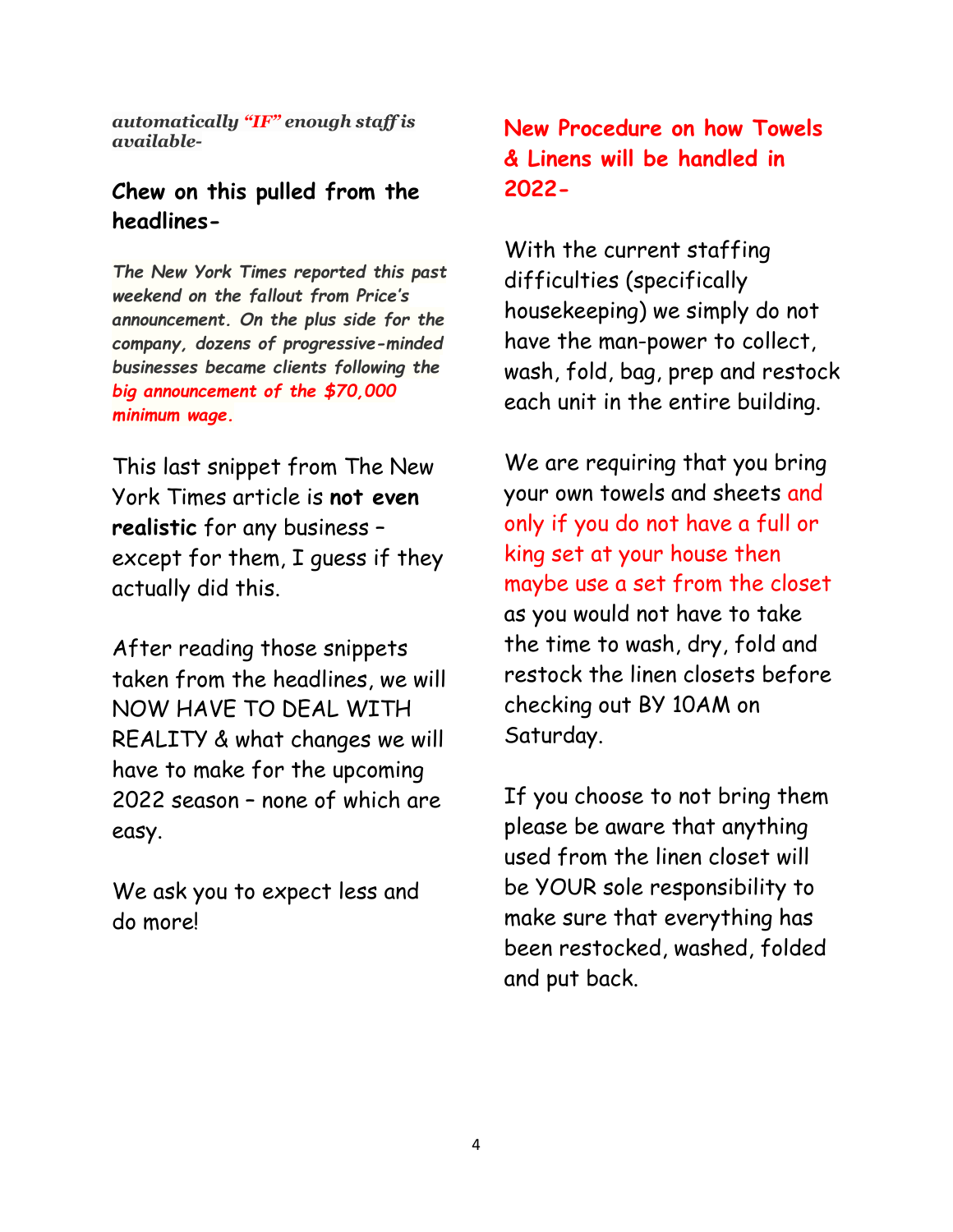Our suggestion is to simply purchase a set of KING/FULL sheets if you do not currently use them at your home as the FEE if everything is not restocked would be more than simply investing in an extra set.

Suggestion: you can use queen and or king size sheets on the full beds as you can simply just tuck the excess in for one week if you do not want to purchase some or do not want the hassle of having to get up extra early in order to have everything washed, dried and folded.

If not restocked there will be a \$100 fee that will be charged.

**All owners will now be responsible for cleaning the units upon departure before checking out for the next set of Guests**. There will be a \$150 cleaning fee which will only be charged if the next guests come down with a complaint and/or pictures CLEARLY showing it was left dirty. This is a standard requirement / process when renting a house on the beach, or

else a cleaning fee is charged at the end.

The units here are the size of houses. On that note, we did want to point out that 90% of the owners left the units in """extra good condition""" (but items that need more attention will be the bathrooms, kitchens, floors will need to be cleaned, sand swept up, mopped, microwave & fridge wiped out of all spills). All of the units now have a mop and bucket in each room and there is a scrub brush and can of Comet in each bathroom to make it easy. Unfortunately, some specifically left the bathrooms like you would expect a "gas station bathroom" to look like. We wanted to again emphasize that there is a cleaning brush and can of Comet in each bathroom and you must clean them before checking out if you do **not want** to be charged additional cleaning fees.

Under normal circumstances, before any of the issues we are now dealing with, you were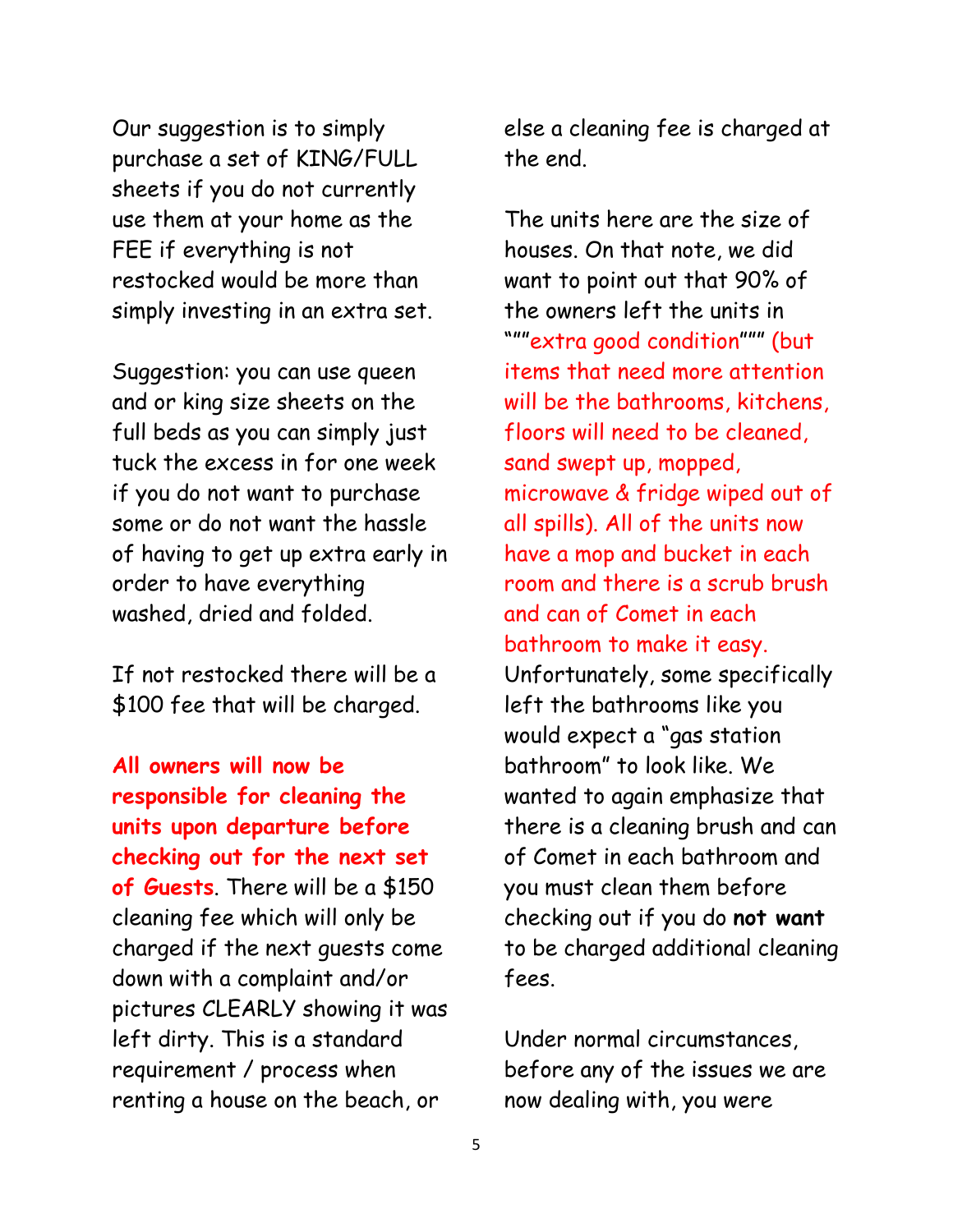expected to clean up obvious bathroom issues one may have been experiencing during the week and never leave them as several units left the toilets "disgusting" (in plain language). There are many owners who checked in that can back up that statement when they arrived and the bathrooms had not been cleaned.

Unfortunately, this is the ONLY WAY, logically, to get through and plan for the upcoming 2022 SEASON.

To answer some peoples' next logical **question "will we be refunded the cleaning fee?"** Sorry, but the answer is emphatically, NO!

The news is already warning us to expect that electricity, natural gas and coal prices will double this winter. We, at The Colony, are budgeting based on these projections and fully expect our utility bills to double. As you already know gasoline has doubled in price compared to the same time last year in Dec 2020.

Also, construction material prices "actually went to the moon" but the price for all items continues to increase weekly, it seems, especially groceries!

BACK TO BACK WEEK OWNERS – Fire Marshall Ruled that everyone must be out of the building between 10AM – 4PM. (the Saturday transition while the building is being prepped).

Unfortunately, this past summer when trying to prep the building during several of the weeks we had numerous owners who own two weeks back to back who caused so much havoc and chaos that we were instructed by the **Fire Marshall's office** that, while the building is locked, being prepped, and cleaned for the next set of guests that everyone must be **OUT OF THE BUILDING** by 10:00 AM.

Please start thinking NOW about how this time slot, which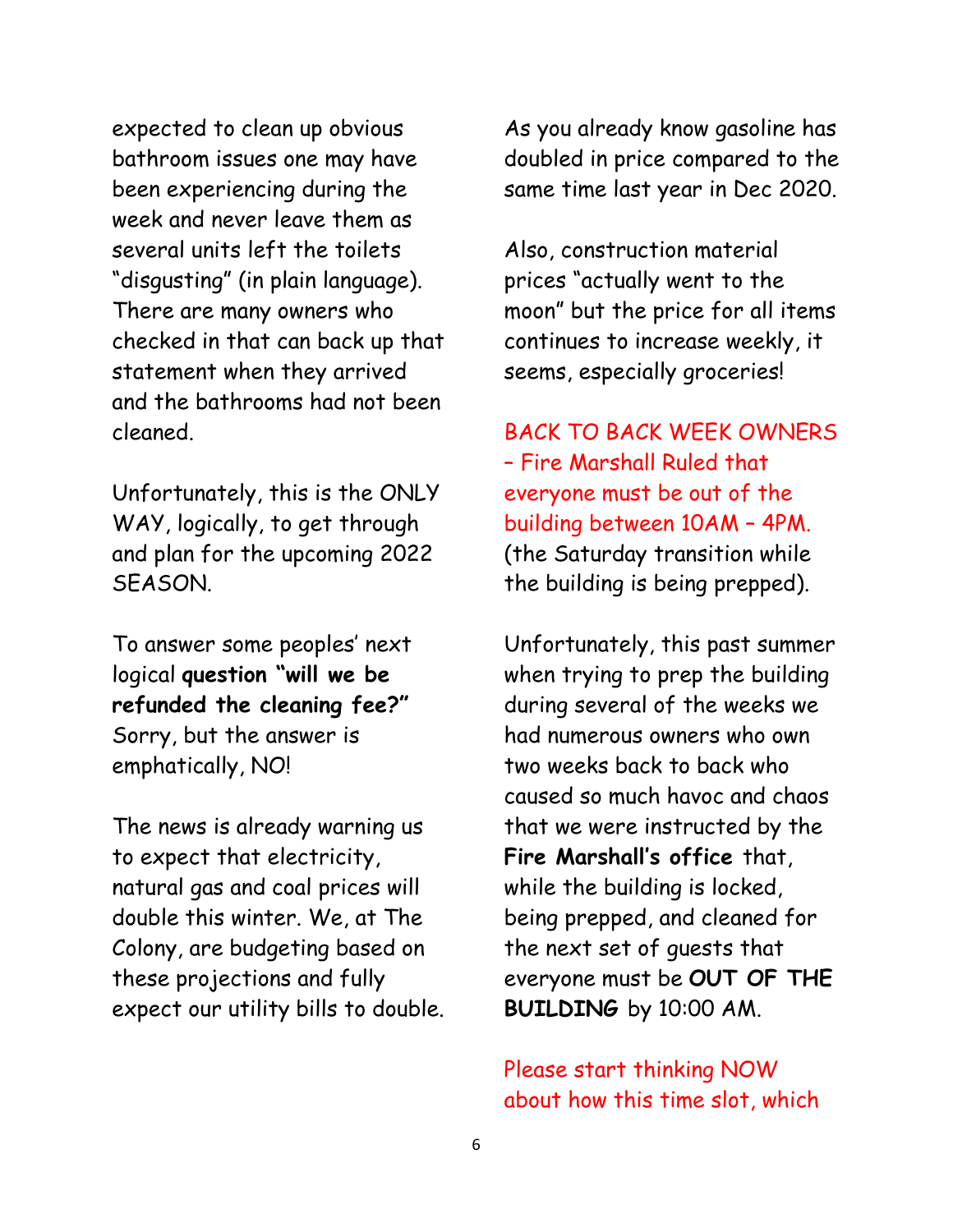### is 6 hours long, will be handled by your family.

We suggest making a day of shopping at the outlets, a movie, mall or beach plans for that 6 hour window until we are ready to check in at 4:00 PM.

Again, remember, you will need to be out of the building by 10AM as required by the Fire Marshall's Office and return when we are checking back in at 4 PM. Obviously, all of your items will be left in the unit until we open the doors at 4 PM. Please be sure to take with you any medications you may be scheduled to take during that 10AM-4PM period.

# **RENTALS: VERY IMPORTANT ALL UNITS THAT ARE NOT RENTED THROUGH THE OFFICE ARE SUBJECT TO THE FOLLOWING**:

If not rented through the office, the owner on record must sign an agreement that they understand that they are responsible for any and all damages or surcharges such as cleaning fees, sneaking pets in, checking out excessively late or too many people in the unit. The owner on record must provide a \$1500.00 refundable damage deposit by credit card for **EACH** unit before your renters/guests will gain access to the unit. We will still be collecting the \$600 damage deposit at check in but in many instances, the \$600 damage deposit that is collected by The Colony from the rental guests is not enough to cover all of the damages and surcharges. Any additional charges not covered by your renters will automatically be deducted from the owners damage deposit on file in the amount of \$1500.00.

The Colony will no longer tolerate the abuse of owners who privately rent to people. All owners who are doing private rentals are going to be held personally responsible.

When The Colony rents the units we have first-hand knowledge and make sure we ask the right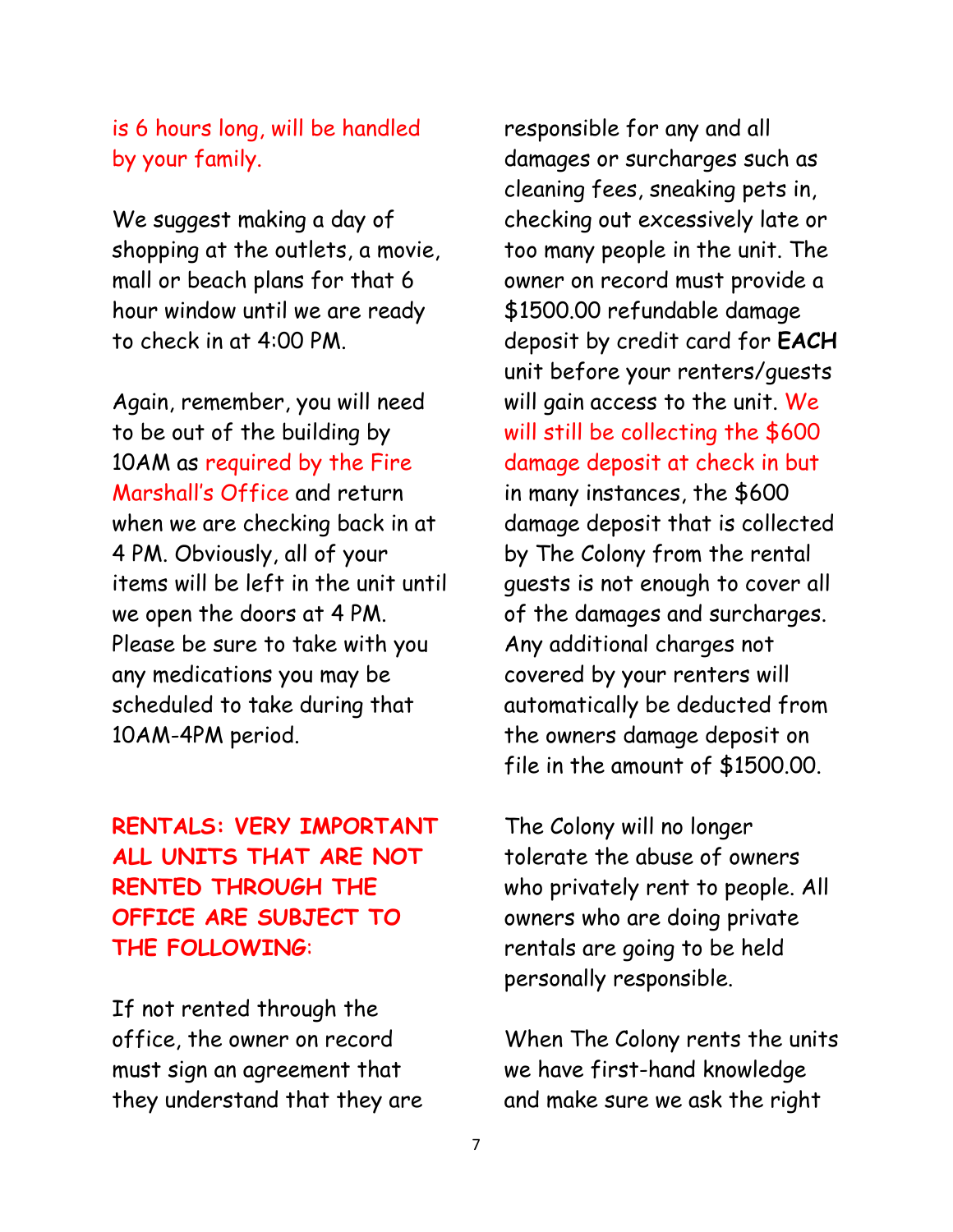questions and make everyone fully aware of the procedures and what is expected of them when staying here. We will also be tackling the new requirements of bringing their own linen and towels, and informing everyone that the units will need to be cleaned before they leave.

Check out will still be 10 AM as the staff will still be going through the units and doing work orders that could not be addressed this past season on Saturday like they normally would be. There will still be cleaning that will need to be done in the units in addition to cleaning all of the common areas that are normally done at that time (this work had to put off and done late Saturday night this past season).

Check in is 4:00 PM –

We Want To Wish Everyone a Wonderful Time During this Thanksgiving & Christmas Holiday Season and a Prosperous & Healthy 2022.

### NOW, MOVING ON TO OTHER STUFF:

First of all, and most importantly, we wanted to send out special thanks this year as this has been a very difficult and unprecedented 2 years with the Covid pandemic which shut us down at the beginning of 2020 and then hit us with the new phenomenon of staffing shortages.

The Board feels it is very important to send out a special THANKS to everyone for their help with the sand issues, taking the trash out, checking out on time, no early bird arrivals etc.

Last year was the last physical mailing of the annual newsletter. We sent out a small post card this year to alert you the news letter has been posted to the website [\(www.thecolonyvabeach.com\)](http://www.thecolonyvabeach.com/) and what the 2022 maintenance fees will be. This will be more efficient, cost effective and environmentally more friendly.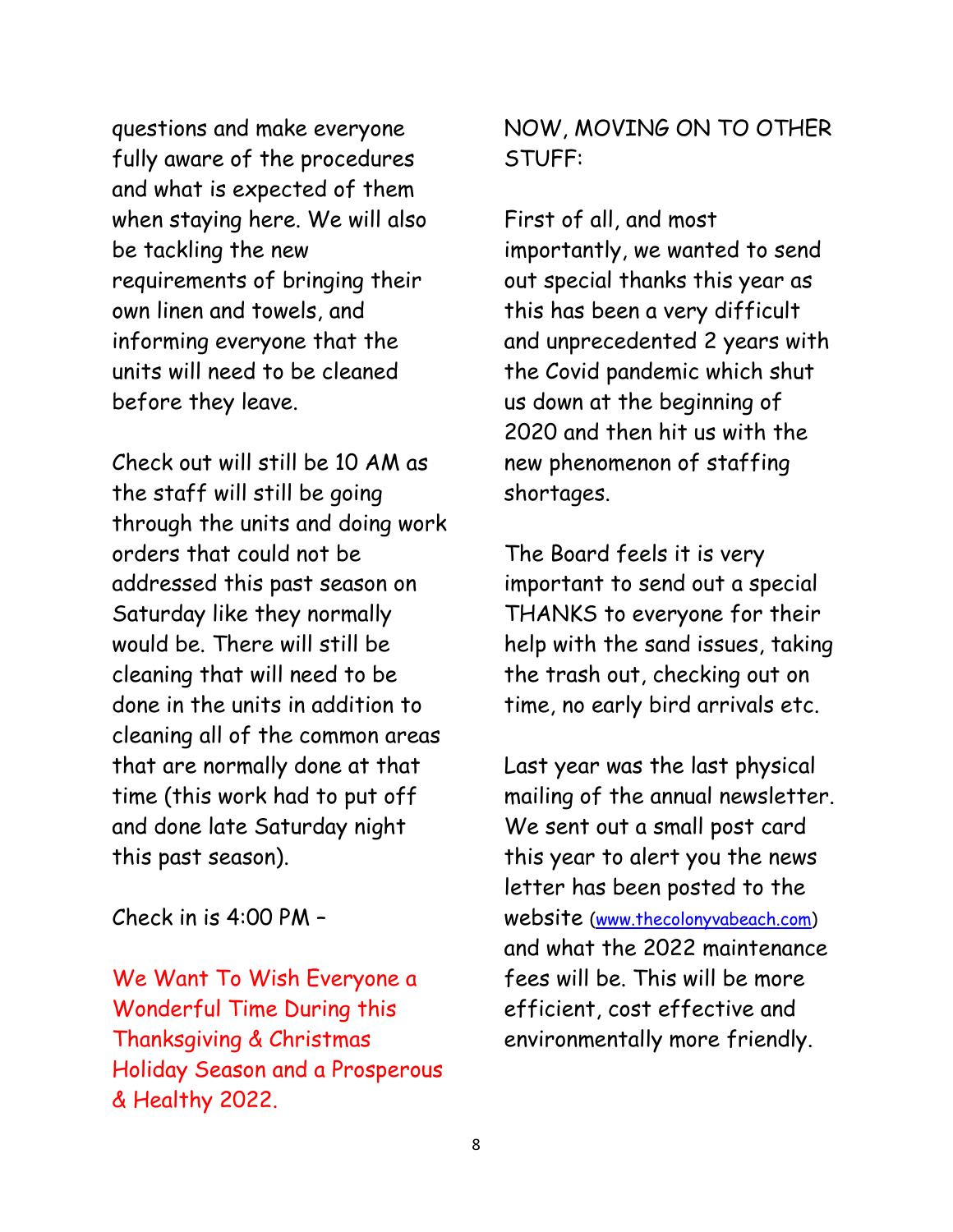### **PLUMBING ISSUES:**



The cast iron pipes have started to fail by cracking and leaking causing a plethora of issues. This is an on-going issue. We will tackle them as needed.

### **Copper Pipes:**

Have also started to fail which mainly run above the faux ceiling in the kitchen from the bathrooms – This also will remain an on-going issue.

#### **Cast iron tubs:**

Small leaks starting to appear causing water to run down between the walls to the unit below that will all need to be replaced.

Pipes still being clogged from items being shoved down the garbage disposals. We are working on having all of them removed during this winter season and hard piped as this will take care of most of the clogged pipe issues at the kitchen sink.

These plumbing issues can only be addressed "economically" within our yearly budget as they pop up. This will be our focus until we have replaced all of them throughout the building.

### **"THE FOLLOWING IS PETE AND REPEAT"**

Many have questioned how a unit is chosen when the carpet is replaced with ceramic tile. What plumbing issues we are having is the major factor when we do updates as this is the most economical way to get it completed.

We will go through each unit like we normally do and we will only replace what has to be replaced.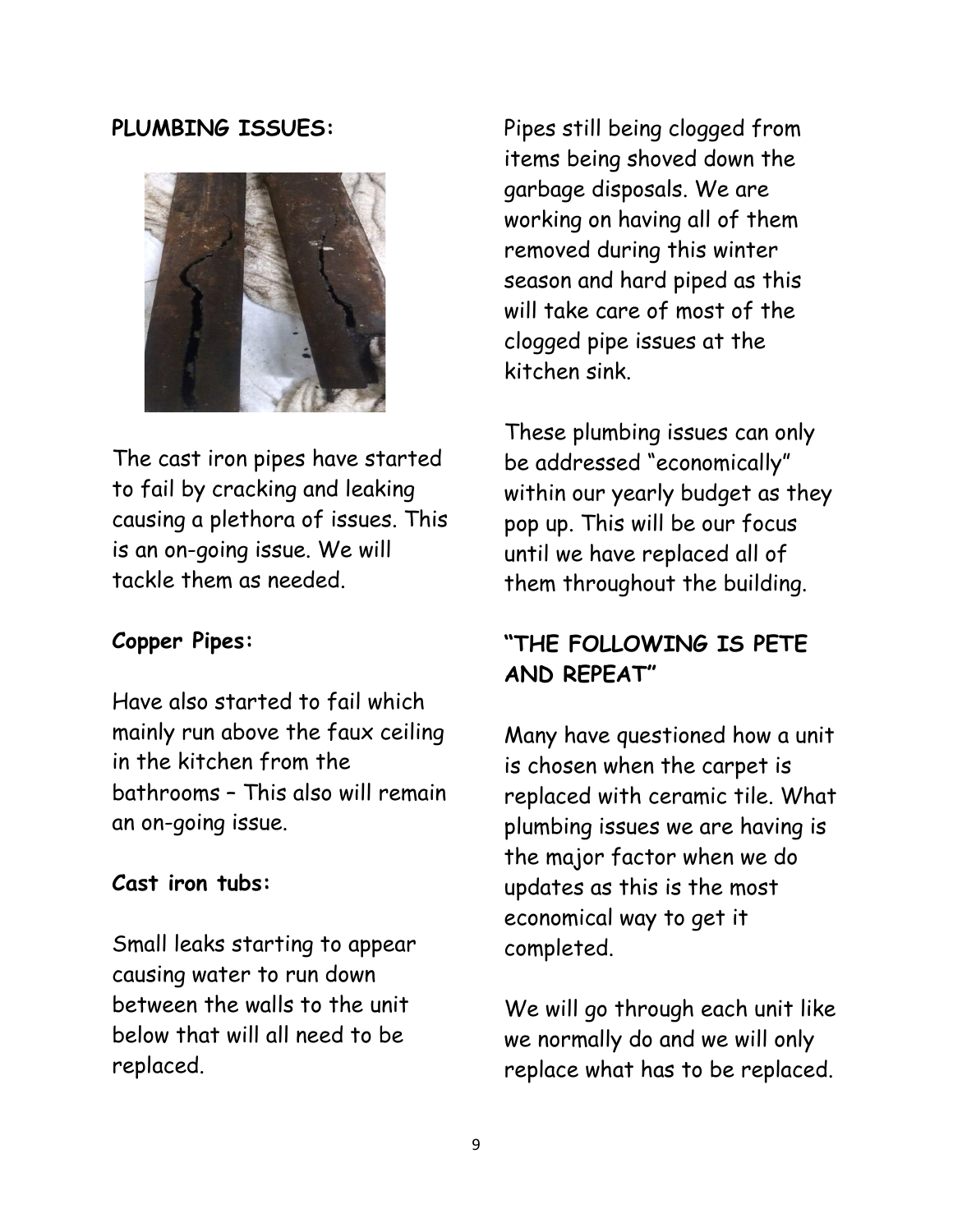The demographics at The Colony have changed and are continually changing. The Board feels very strongly that it is important to go over what is expected of us as owners:

The Colony is set up with **starter items** in the unit so you do not have to immediately go out and get toilet paper and trash bags, but you are **expected** to BUY ADDITIONAL SUPPLIES:

\*Toilet Paper \*Trash Bags \*Paper Towels \*Dishwashing soap \*Cleaning pods for the dishwasher \*Soap for the washing machine \*Beach Towels (Colony towels are not to be used at the pool or the beach) \*Coffee \*Salt & Pepper

Please stop approaching the staff asking for these items and then get upset when you are informed of the policy "we do not provide extras".

With that statement made, many of the owners are very gracious and leave a lot of what they purchased in the units when they check out on Saturday. The Manager has instructed all of the cleaners to simply leave it in the unit for the next guests' use.

We as owners are **NOW REQUIRED** to clean and leave the units "clean as humanly possible" before our departure to avoid cleaning fees. The refrigerators should be wiped and cleaned out, beds are supposed to be stripped of all linen but NOT THE BEDSPREADS. We as owners are supposed to be picking up and running the sweeper over the carpets if you have children and there is **excessive debris** on the floors through out the week. We should be making two separate piles (1 pile for wet towels 2<sup>nd</sup> for linen) INSIDE the unit. Please do not place outside in the hallways.

We as owners, including the Board, are **required to take our**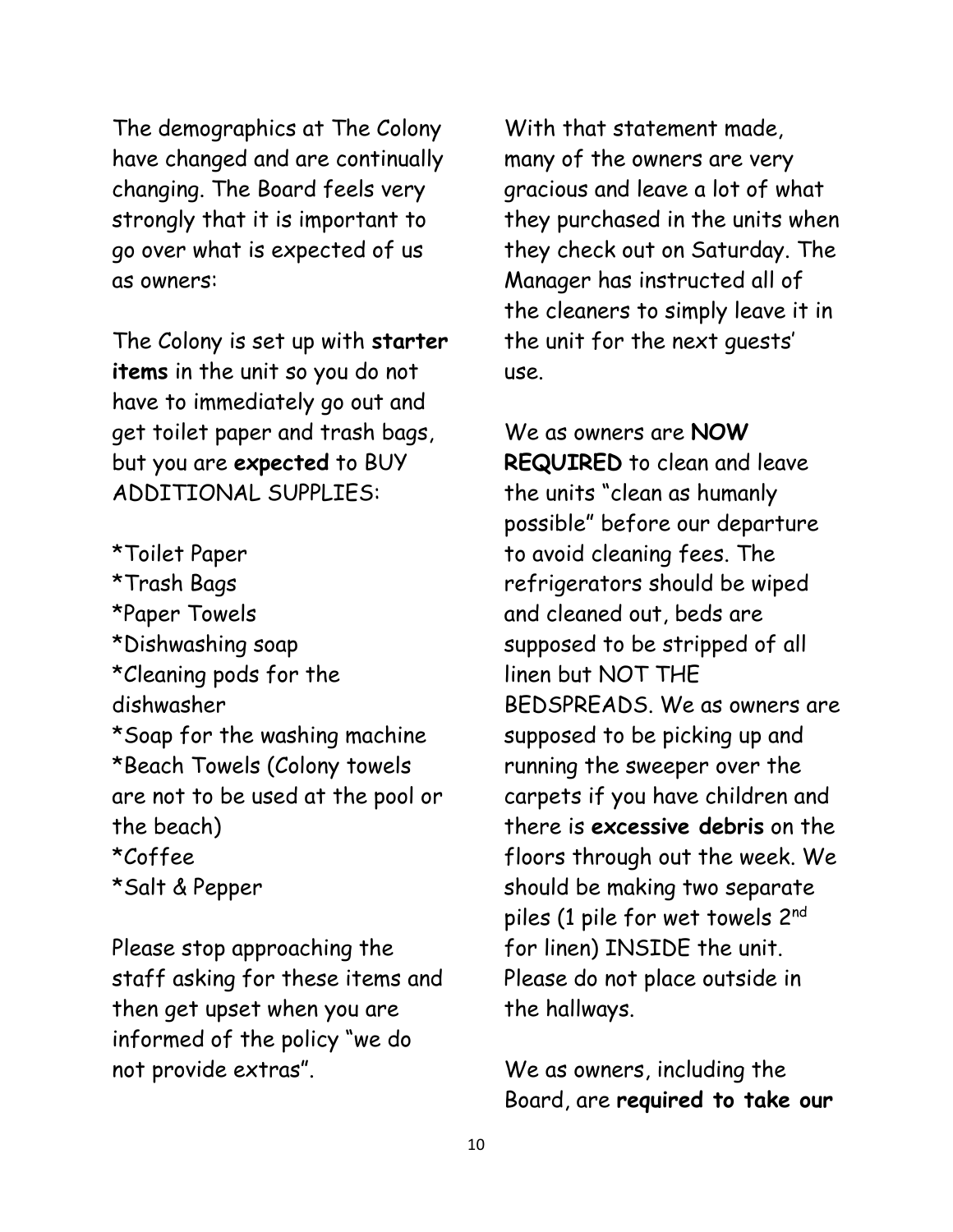**trash out-** daily, if needed. **Please do not use the 33 gallon trash cans without a liner and then go down and dump all of the loose trash in the garbage cans outside. This causes ants, roaches and flies X10.** It is not OK to think you can leave 5 bags of trash in the unit on a Saturday. If everyone only left 1 bag of trash that is 39 bags of trash that need to be taken out. It is not possible to take that amount of trash out in a 6 hour period on Saturday nor do we have enough trash cans to hold it all at one time!! We have trash picked up daily and everyone needs to take their trash out daily, if needed. Something new this past summer? Please do not place your trash in the hallways.

### **Dishes:**

All dishes must be cleaned and put back in the appropriate cabinets.

• **NO**- you cannot leave them in the dishwasher because of the many who are just loading the

dishwasher **without detergent** and then when the cycle ends housekeeping discovers they are dirty and it has to be run again. This is wasted time, energy and water which ALL COST MONEY-

# **PLEASE DO NOT MOVE FURNITURE AROUND IN THE UNITS (still having issues)**.

The main problem this creates is that we **do not have the staff or the time on Saturday** to rearrange and move furniture back and forth.

# **SAND IN THE POOL & UNITS (EXCESSIVE & still having issues)**

This has **ONLY BECOME AN ISSUE IN THE LAST 4 YEARS**, so we want to remind everyone, "PLEASE RINSE EVERYTHING OFF INCLUDING YOURSELVES" before reentering the swimming pool or entering the building.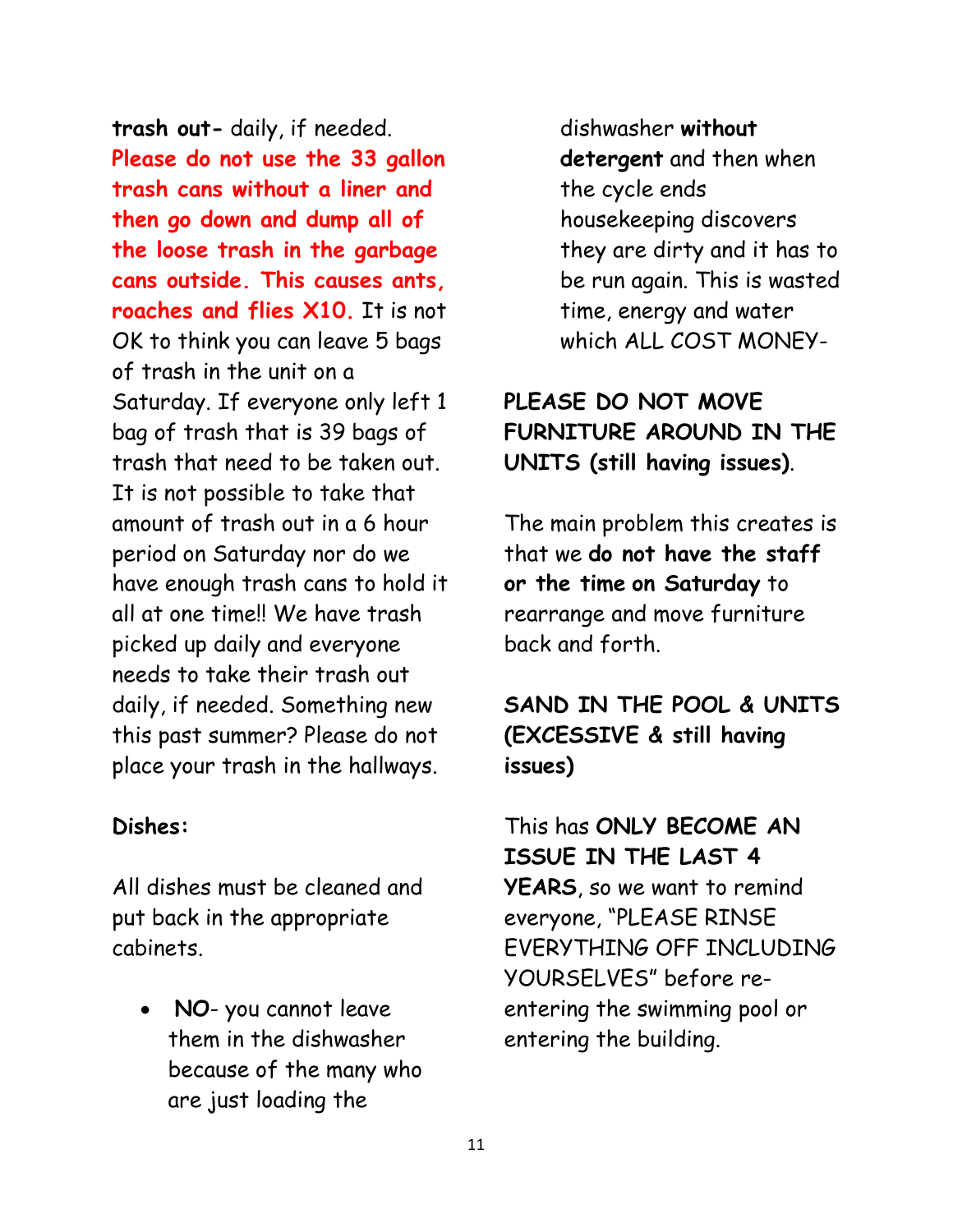Last year The Board unanimously voted for a new policy concerning this.

#### **NEW POLICY**:

**NO BEACH ITEMS ARE ALLOWED IN THE BUILDING – NONE (there are still a few summer owners who are still refusing to follow these rules)**

\*YOU WILL NEED TO FIGURE OUT WHERE YOU WANT TO STORE THEM BUT WE SUGGEST THAT YOU STORE THEM IN THE TRUNK OF YOUR CAR – When returning from the beach, you have to walk right past your vehicles with the way the parking lot is set up and it is a very EASY solution to resolve this issue.

When returning from the beach everyone needs to rinse off before jumping into the pool.

Please **SHOWER off** after being at the beach before entering the pool by using The City of VA Beach's **multiple shower stations**

located right in front of The Colony on the board walk.

#### **POOL DECK & POOL**

No EXCESSIVELY large blow up beach toys are allowed in the pool or on the pool deck area. Example: \*10x4 foot blow up whale \*5x5 foot toddlers wading pool which was later found in one of the hallways, not rinsed off and full of sand. We have a very small pool and pool deck which does not accommodate everyone staying here at one time.

Please remember, the pool deck is for everyone's enjoyment.

### **GARBAGE DISPOSALS:**

#### **Until they are all removed -**

"What to put in" VS "What **not** to put in".

The building is at the age that it cannot handle the normal things you can put in a garbage disposal as you would at one's private home. (*we all scrape plates at*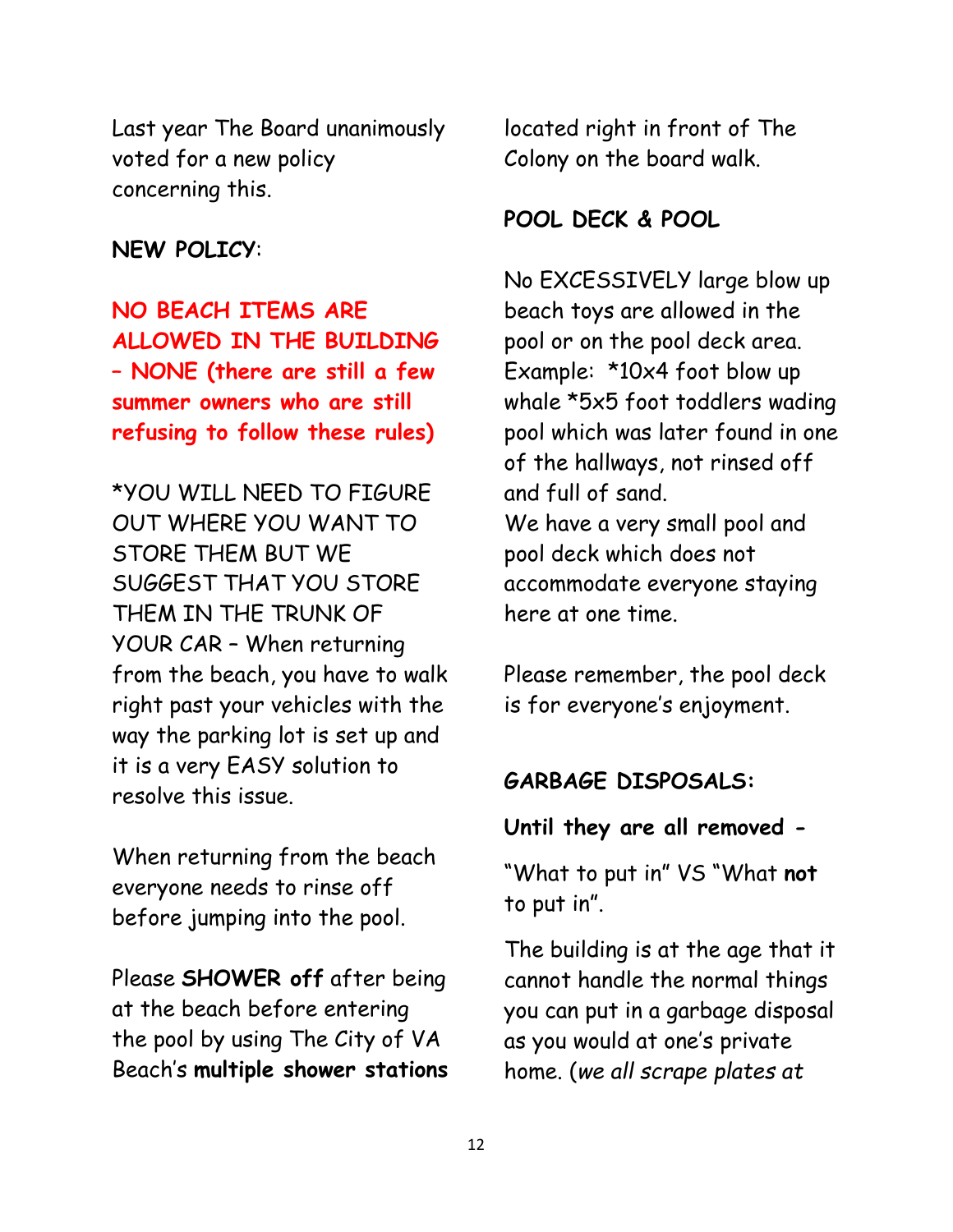*our own homes to avoid costly plumbing issues*)

# **CHECKING OUT ON TIME-CHECK OUT IS 10:00 AM SHARP** –

**The only way this wheel turns** on Saturday and we are checking in on time for the next set of arrivals is everyone doing what is expected. The "SATURDAY HOUSEKEEPING STAFF" (which is totally different than the full housekeeping staff) have a small window to clean the ENTIRE building so we can check the following owners in **on time** that are eagerly waiting to start their vacations as you were when your week started.

10:00 AM – 4:00 PM – 6 hours is not very long when you are talking about cleaning the ENTIRE BUILDING-

# **HOW TO AVOID A LATE CHECK OUT FEE:**

\*Make sure you are 100% checked out no later than 10:00  $AM -$ 

\* You are completely out of the unit  $-$  \* All of your items are completely out of the unit – \*The keys have been turned into the office –

Turning your keys into the office before 10:00 AM **then going back up to your unit** and finishing packing up your items and still going up and down on the elevators after 10:00 AM **is not considered checked out!**

There is a \$50.00 late fee if not out by **10:00 AM sharp** – \$5 for each **minute after 10:00 AM you are not checked out** -

**UNFORTUNATELY-** This language had to be added as some people **that were late** checking out decided **"if I am going to be charged \$50.00 then I will just leave when I want" &** short of physically putting them out or calling the police ended up not checking out until 11:30 AM on Saturday!!

# *"WE DO NOT WANT THE \$50.00!!!"*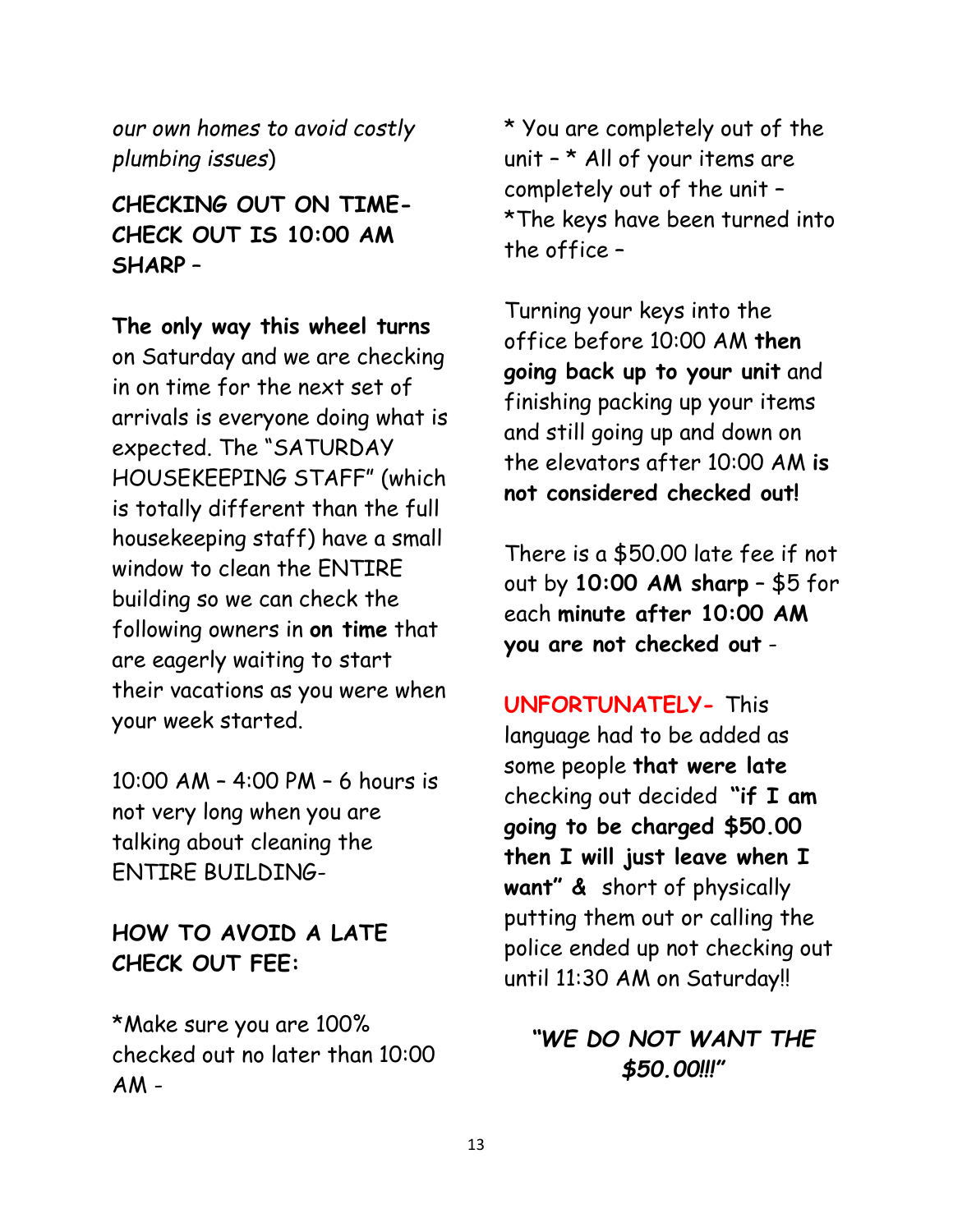Maintenance fees are due **January 1st** each and every year. You have until the 21st of January before the fee is past due.

# **REMINDER - EACH WEEK BEGINS AT 4:00 PM - PLEASE- NO EARLY BIRD ARRIVALS**

Each week begins at 4:00 PM and we have had issues with overly eager early arrivals. Please remember there is no access to the building until we are officially checking in.

Guest parking is issued **on a first come, first served basis** at the time of check in.

We wanted to say "Thank You" to everyone for honoring and listening to this request which has been in the last two year's newsletter. It is very much appreciated as there has to be set procedures and protocols in place to make everything run efficiently for the **entire** ownership at The Colony.

# **REMINDER- WHAT IS EXPECTED FROM OWNERS WHEN ACCIDENTS HAPPEN WHILE VACATIONING HERE AT YOUR CONDO?**

As owners, when accidents happen while you are here on vacation you are expected to handle these issues and any logistical decisions that you make in the best interest of your family. The Colony is not a money tree with deep pockets and is not financially responsible when these unfortunate situations happen. As owners, it is like "suing yourself". We seem to be living in a time where no one takes personal responsibility for anything. As an owner you are expected to handle these types of unfortunate situations when they happen.

### **ONGOING UPDATES:**

• We have many bathrooms in which the tubs and the tub area are in need of repair. We will address these issues as we are able. Eventually they will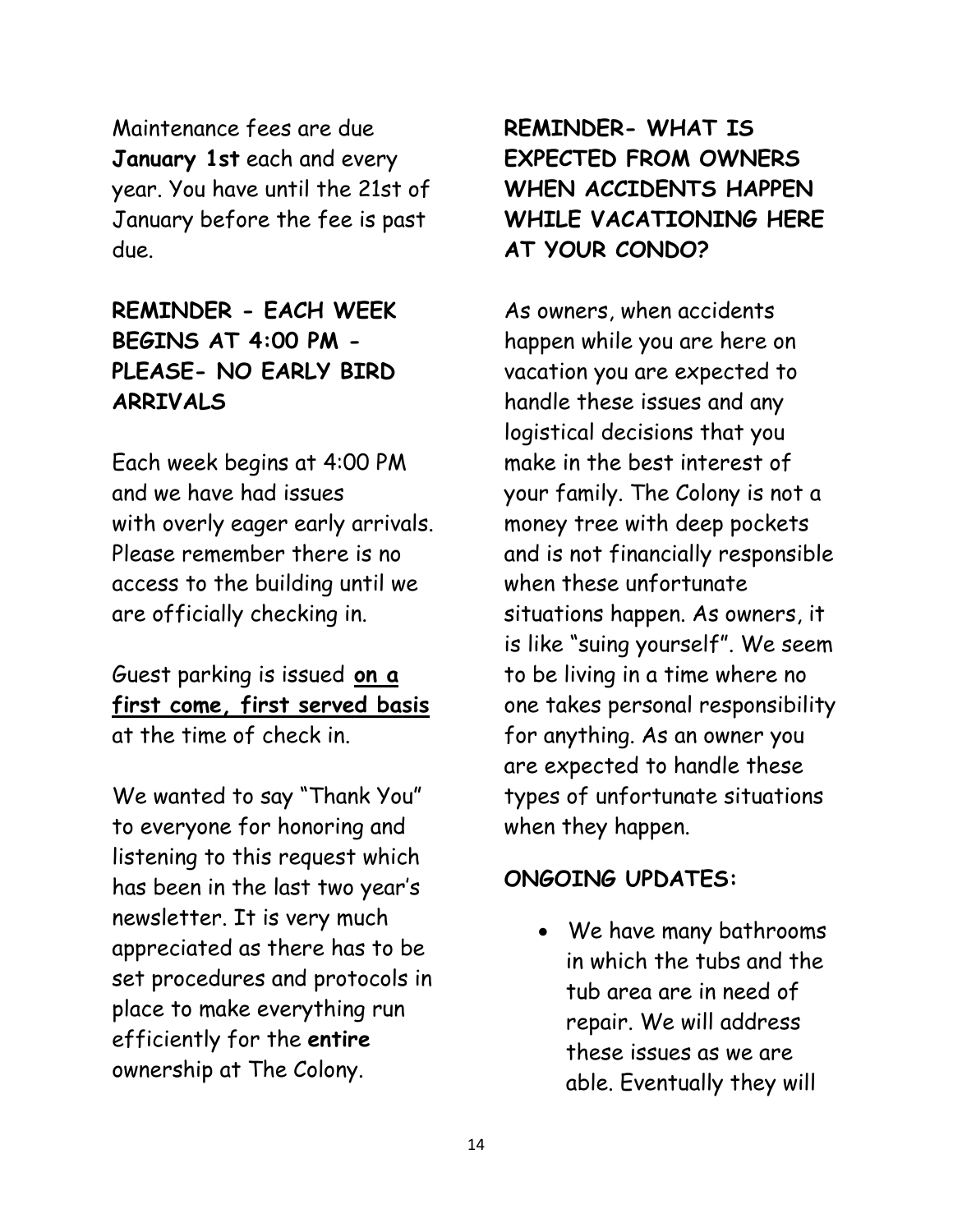be updated by replacing the tubs, re-tiling the walls and adding new ceramic tile to the floors. This will be an ongoing project.

• Sofas are replaced as needed, and love seats will now be replaced with two recliners.

### **Bylaw Article XV Changed**

When you are selling your units a "guarantee of payment" by an individual will now be required at each closing. The Bylaws had to be amended to give The Colony recourse to deal with fly-bynight LLC time share companies that have found a loop hole to avoid paying maintenance fees.

### **"Guaranty of Payment"**

*No transfer of title to any Condominium Unit to a Business Entity shall be valid unless the transfer of title is accompanied by an unconditional guaranty in which a Guarantor shall guarantee the full and prompt payment of the Maintenance fee* 

*indentified in Article VII, as well as any other dues, fees, charges, or assessments owed by the Business Entity in its capacity as an Owner of any Condominium Unit. For the purpose of this Article XV, a "Business Entity" shall be defined as any corporation, limited liability company, partnership, or trust. In the event the Business Entity fails to pay the Maintenance Fee identified in Article VII, or any other obligations owed by the Business Entity in its capacity as Owner of any Condominium Unit, and the failure to pay is not cured by the Guarantor, the Board shall have the right to pursue the Guarantor in the same manner as the particular Owner of the Condominium Unit. For the purpose of this Article XV, the term "Guarantor" shall mean either the seller of the Condominium Unit and/or one or more of the principals possessing an interest in the Business Entity, and each Guarantor shall be subject to approval by the Board, which*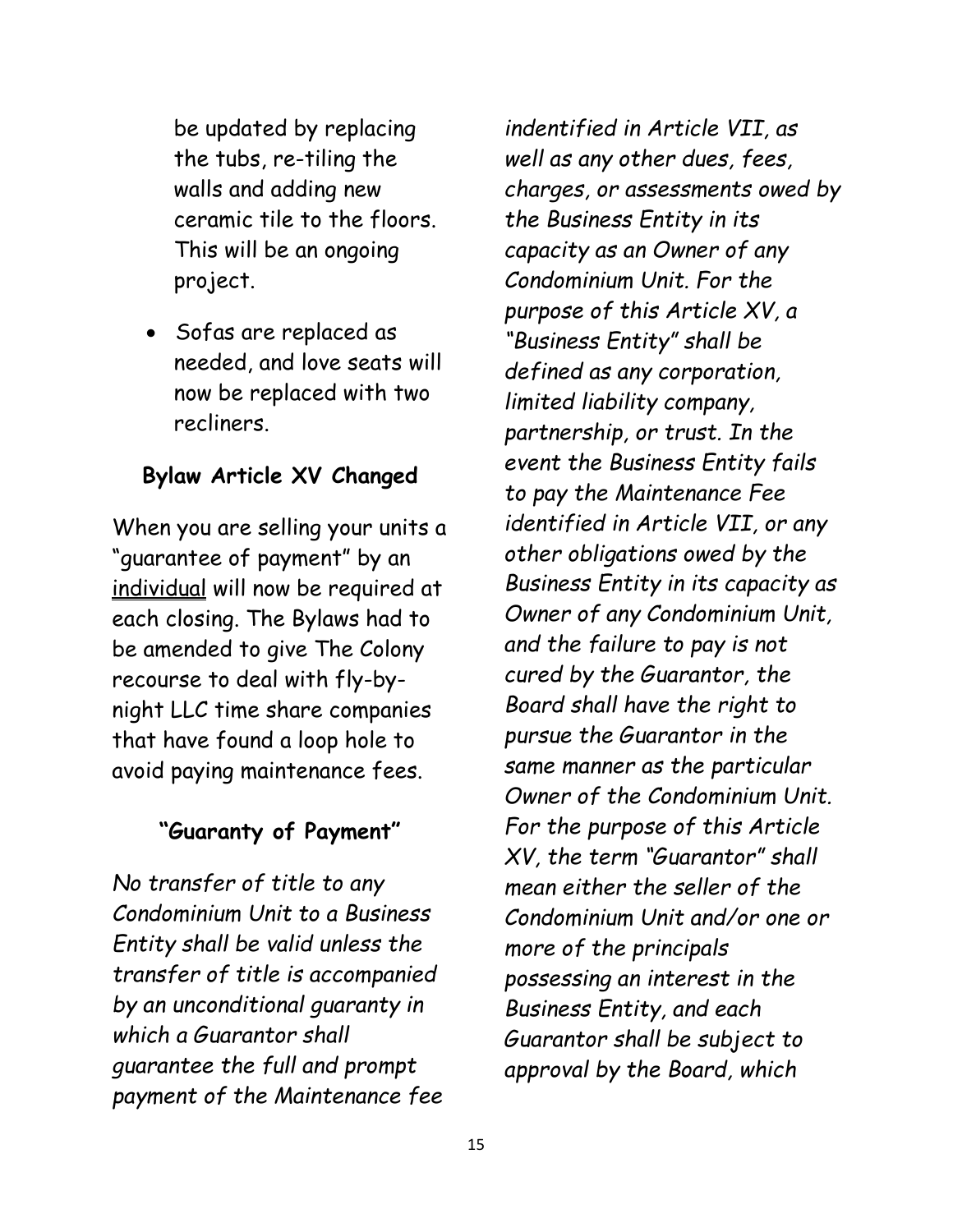*may not be unreasonably withheld.*

### **Credit Card processing fee:**

We now charge a flat rate of 3% for all fees that are paid using credit cards.

### **OVER CROWDING IN THE UNITS:**

The policy has never changed. It has always been a maximum of 6 people in the unit.

Extra people mean extra water, extra towels, extra A/C. These costs must be passed on. If you are going to have a  $7<sup>th</sup>$  person, then the proper way to handle this is to call the office and get it approved. There are always **"extenuating circumstances"** that cannot all be covered in this letter. The proper protocol is to call the office and explain the situation. The office will work with you.

### **ELEVATOR DOORS:**

**Still a huge issue - Please, do not get on the elevator until everyone in your party is** 

**ready.** Please Do not push the call button for the elevator until your **ENTIRE PARTY** is ready to actually get on the elevator. When you hold them for too long they **will automatically try to close** and people automatically try to physically pull on the doors to stop it, "which breaks them".

# **REAL ESTATE AMOUNT FOR TAXES FOR 2021 IS \$99.79**

**\*\*NEW\*\*** 

**PETS: 1 DOG ONLY 40LBS UNDER – will be strictly enforced.**

**Owner's Pet must now be registered before checking in. Please email the office at [thecolonyvabeach@aol.com](mailto:thecolonyvabeach@aol.com)**

**Subject: Registering Pet Please include: Name - Unit/Wk – small pic of your furry family member and how much it weighs.** 

**Only 1 Dog Allowed!! We have been very flexible on this issue but unfortunately, we will**